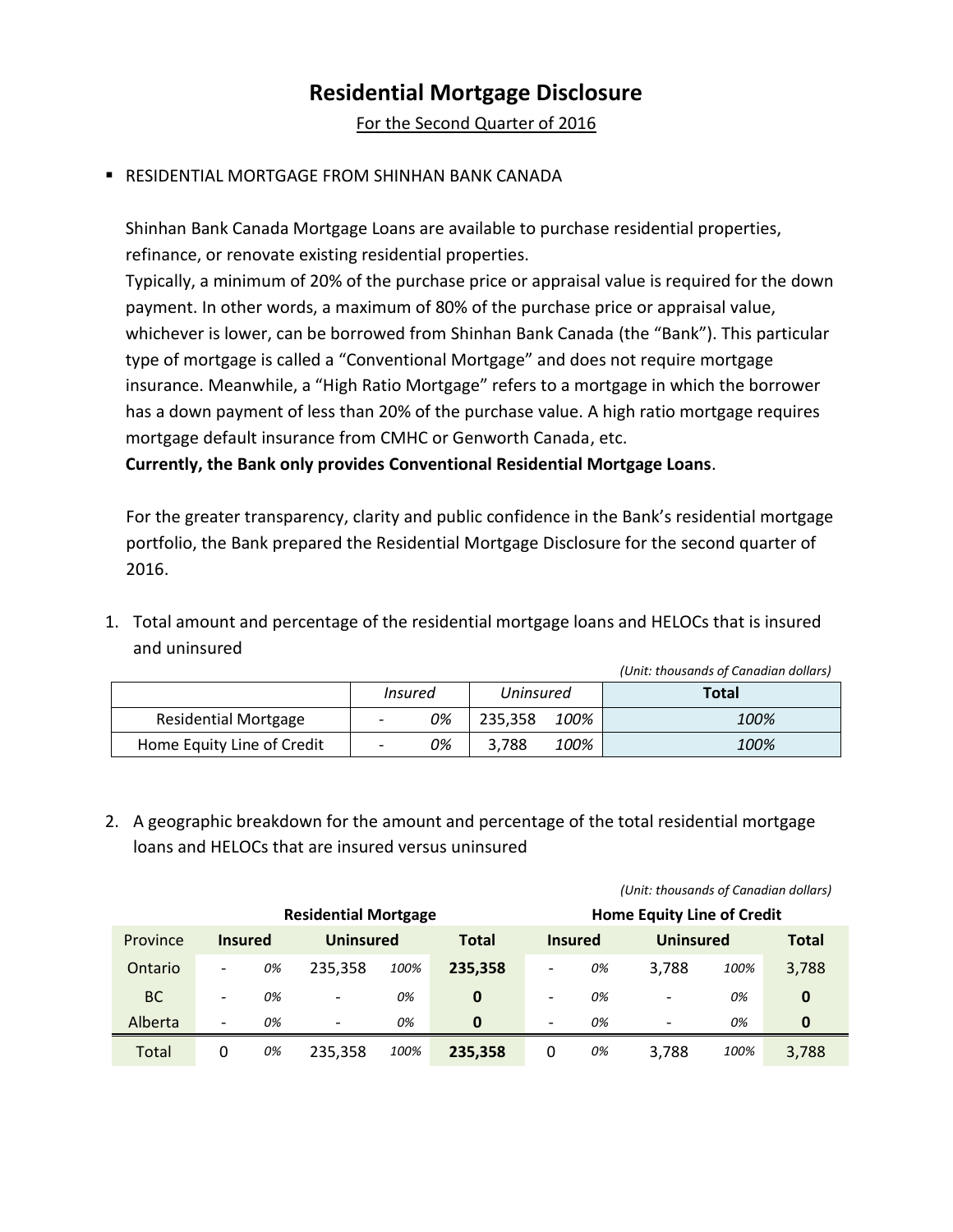3. The percentage of residential mortgages that fall within various amortization period ranges

| Amortization<br>Period        | 1 -19 Years              | 20 -24 Years             | 25 -30 Years             | More than<br>30 Years | <b>Total</b>             |
|-------------------------------|--------------------------|--------------------------|--------------------------|-----------------------|--------------------------|
| Canada                        | 1.91%                    | 14.93%                   | 83.16%                   | 0%                    | 100.00%                  |
| Other<br><b>Jurisdictions</b> | $\overline{\phantom{a}}$ | $\overline{\phantom{a}}$ | $\overline{\phantom{a}}$ | -                     | $\overline{\phantom{0}}$ |

*Remaining Amortization as at June 30, 2016*

4. Average Loan-to-Value (LTV) ratio for the newly originated Residential Mortgage Loans and HELOCs (2<sup>nd</sup> Quarter of 2016)

| (Units: thousands of Canadian dollars) |        |                             |        |                                                |  |  |  |
|----------------------------------------|--------|-----------------------------|--------|------------------------------------------------|--|--|--|
|                                        |        | <b>Residential Mortgage</b> |        |                                                |  |  |  |
| Loan Type<br>Conventional              |        | Non-conforming              | Total  | Home Equity Line of Credit                     |  |  |  |
| Amount                                 | 12,468 | 18,465                      | 30,933 | 1,251                                          |  |  |  |
| Average LTV                            | 68.8%  | 53.4%                       | 59.2%  | HELOC portion: 15.9%<br>(Combined *:<br>66.3%) |  |  |  |

\* Combined: Residential mortgage loans on the same property are included in LTV calculations.

5. A Geographical Break Down of the Average LTV ratio for the newly originated Residential Mortgage Loans and HELOCs (2<sup>nd</sup> Quarter of 2016)